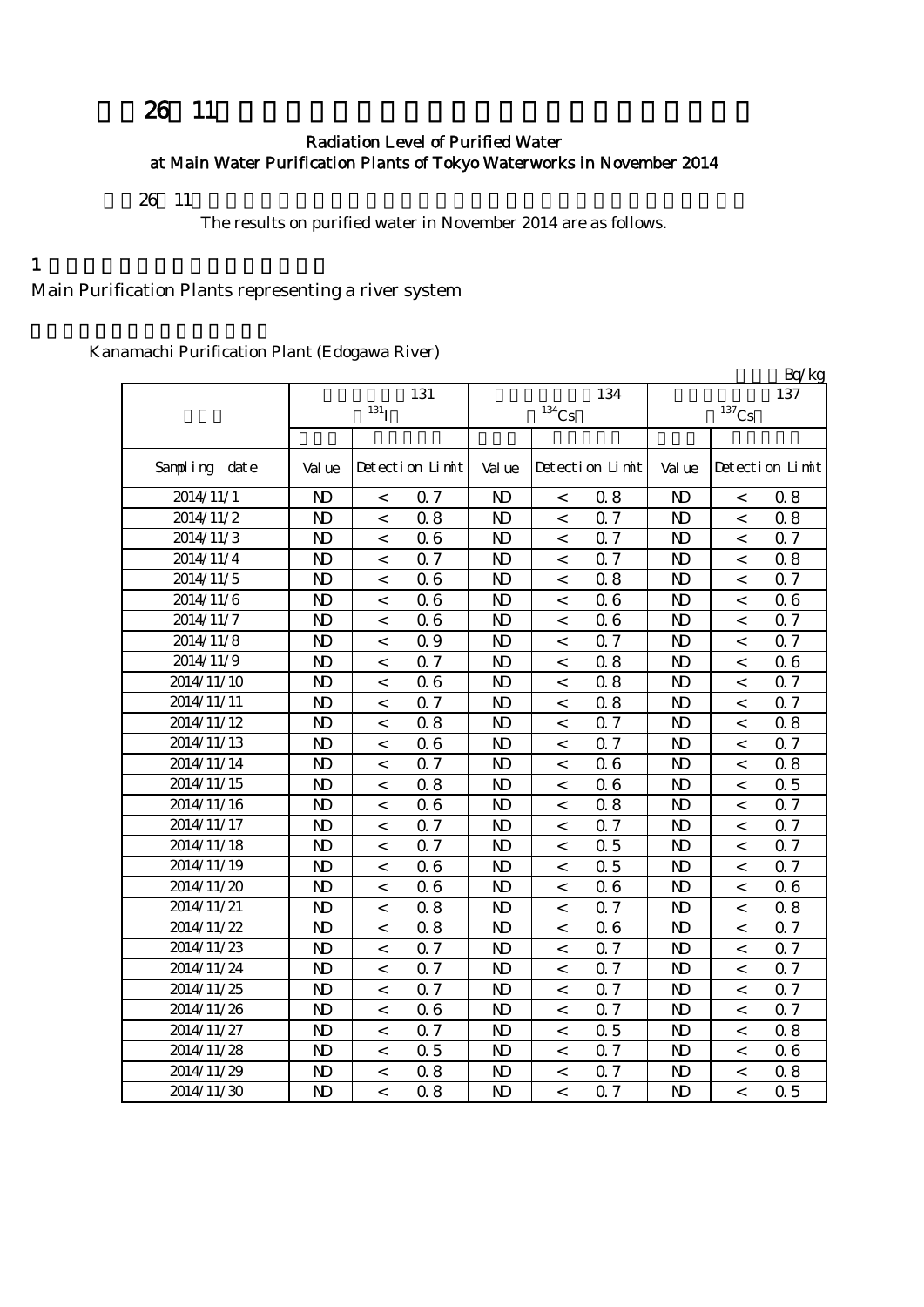### Asaka Purification Plant (Arakawa River)

|               |                |                           |  |                     |         |                 |                     |                          | Bq/kg           |  |
|---------------|----------------|---------------------------|--|---------------------|---------|-----------------|---------------------|--------------------------|-----------------|--|
|               | 131            |                           |  |                     |         | 134             | 137                 |                          |                 |  |
|               |                | 131 <sub>I</sub>          |  | $^{134}\mathrm{Cs}$ |         |                 | $^{137}\mathrm{Cs}$ |                          |                 |  |
|               |                |                           |  |                     |         |                 |                     |                          |                 |  |
| Sampling date | Val ue         | Detection Limit           |  | Val ue              |         | Detection Limit | Val ue              |                          | Detection Limit |  |
| 2014/11/1     | N <sub>D</sub> | 08<br>$\,<\,$             |  | $\mathbf{D}$        | $\,<$   | 0.8             | $\mathbf{N}$        | $\,<\,$                  | 0.8             |  |
| 2014/11/2     | $\mathbf{D}$   | 0.9<br>$\lt$              |  | N <sub>D</sub>      | $\,<\,$ | 0.7             | N <sub>D</sub>      | $\,<\,$                  | 06              |  |
| 2014/11/3     | $\mathbf{D}$   | 0.9<br>$\,<\,$            |  | $\mathbf{D}$        | $\,<$   | 0.5             | $\mathbf{D}$        | $\,<\,$                  | 06              |  |
| 2014/11/4     | $\mathbf{N}$   | 06<br>$\,<\,$             |  | N <sub>D</sub>      | $\,<\,$ | 0.6             | $\mathbf{N}$        | $\,<\,$                  | 0.7             |  |
| 2014/11/5     | $\mathbf{N}$   | 06<br>$\,<\,$             |  | N <sub>D</sub>      | $\,<$   | 06              | N <sub>D</sub>      | $\,<\,$                  | 0.8             |  |
| 2014/11/6     | $\mathbf{D}$   | 06<br>$\,<\,$             |  | $\mathbf{D}$        | $\,<\,$ | 0.5             | $\mathbf{N}$        | $\lt$                    | 06              |  |
| 2014/11/7     | $\mathbf{D}$   | Q 7<br>$\,<\,$            |  | $\mathbf{D}$        | $\,<$   | 0.8             | $\mathbf{D}$        | $\overline{\phantom{a}}$ | 0.8             |  |
| 2014/11/8     | $\mathbf{N}$   | 0.7<br>$\,<\,$            |  | $\mathbf{D}$        | $\,<\,$ | 0.7             | $\mathbf{N}$        | $\,<\,$                  | 0.7             |  |
| 2014/11/9     | $\mathbf{N}$   | 0.7<br>$\,<\,$            |  | $\mathbf{D}$        | $\,<$   | 0.7             | $\mathbf{D}$        | $\,<\,$                  | 0.7             |  |
| 2014/11/10    | $\mathbf{N}$   | 06<br>$\,<$               |  | $\mathbf{D}$        | $\,<\,$ | 0.7             | $\mathbf{N}$        | $\lt$                    | 0.7             |  |
| 2014/11/11    | $\mathbf{N}$   | Q 7<br>$\,<$              |  | $\mathbf{D}$        | $\,<\,$ | 0.7             | $\mathbf{D}$        | $\,<\,$                  | 0.7             |  |
| 2014/11/12    | $\mathbf{D}$   | Q 7<br>$\,<\,$            |  | $\mathbf{D}$        | $\,<$   | 06              | $\mathbf{D}$        | $\,<\,$                  | 0.8             |  |
| 2014/11/13    | $\mathbf{N}$   | 0.7<br>$\,<\,$            |  | N <sub>D</sub>      | $\,<\,$ | 0.7             | N <sub>D</sub>      | $\,<\,$                  | 0.7             |  |
| 2014/11/14    | $\mathbf{N}$   | 0.7<br>$\,<\,$            |  | N <sub>D</sub>      | $\,<$   | 0.7             | N <sub>D</sub>      | $\,<\,$                  | 0.7             |  |
| 2014/11/15    | N <sub>D</sub> | 0.7<br>$\lt$              |  | $\mathbf{N}$        | $\,<$   | 0.8             | N <sub>D</sub>      | $\lt$                    | 0.7             |  |
| 2014/11/16    | $\mathbf{D}$   | 0.7<br>$\,<\,$            |  | $\mathbf{D}$        | $\,<$   | 0.7             | $\mathbf{D}$        | $\overline{\phantom{a}}$ | 0.7             |  |
| 2014/11/17    | $\mathbf{N}$   | 06<br>$\,<\,$             |  | $\mathbf{D}$        | $\,<\,$ | 0.7             | $\mathbf{N}$        | $\,<\,$                  | 0.7             |  |
| 2014/11/18    | $\mathbf{N}$   | 0.7<br>$\,<\,$            |  | $\mathbf{D}$        | $\,<$   | 06              | $\mathbf{D}$        | $\,<\,$                  | 0.7             |  |
| 2014/11/19    | $\mathbf{D}$   | 0.7<br>$\lt$              |  | $\mathbf{D}$        | $\,<\,$ | 0.5             | $\mathbf{N}$        | $\lt$                    | 06              |  |
| 2014/11/20    | $\mathbf{D}$   | 0.7<br>$\,<$              |  | $\mathbf{D}$        | $\,<\,$ | 06              | $\mathbf{D}$        | $\,<\,$                  | 06              |  |
| 2014/11/21    | $\mathbf{D}$   | 0.7<br>$\,<\,$            |  | $\mathbf{D}$        | $\,<$   | 0.7             | $\mathbf{D}$        | $\,<\,$                  | 0.7             |  |
| 2014/11/22    | N <sub>D</sub> | 0.7<br>$\,<\,$            |  | N <sub>D</sub>      | $\,<$   | 0.8             | N <sub>D</sub>      | $\,<\,$                  | 0.8             |  |
| 2014/11/23    | $\mathbf{D}$   | 0.7<br>$\,<\,$            |  | N <sub>D</sub>      | $\,<$   | 0.7             | $\mathbf{N}$        | $\,<\,$                  | 0.7             |  |
| 2014/11/24    | N <sub>D</sub> | 0.7<br>$\,<\,$            |  | N <sub>D</sub>      | $\,<\,$ | 0.7             | N <sub>D</sub>      | $\,<\,$                  | 06              |  |
| 2014/11/25    | $\mathbf{D}$   | Q <sub>7</sub><br>$\,<\,$ |  | $\mathbf{D}$        | $\,<$   | 0.7             | $\mathbf{N}$        | $\,<\,$                  | 0.7             |  |
| 2014/11/26    | $\mathbf{D}$   | Q <sub>7</sub><br>$\lt$   |  | $\mathbf{D}$        | $\,<$   | 06              | $\mathbf{D}$        | $\lt$                    | 06              |  |
| 2014/11/27    | $\mathbf{N}$   | 0.7<br>$\,<\,$            |  | $\mathbf{D}$        | $\,<$   | 0.7             | $\mathbf{D}$        | $\,<\,$                  | 06              |  |
| 2014/11/28    | $\mathbf{N}$   | 0.7<br>$\,<$              |  | $\mathbf{D}$        | $\,<$   | 0.7             | $\mathbf{D}$        | $\overline{\phantom{a}}$ | 0.7             |  |
| 2014/11/29    | $\mathbf{D}$   | 08<br>$\,<\,$             |  | N <sub>D</sub>      | $\,<$   | 0.8             | $\mathbf{D}$        | $\,<\,$                  | 0.7             |  |
| 2014/11/30    | $\mathbf{D}$   | Q 7<br>$\lt$              |  | $\mathbf{D}$        | $\,<\,$ | 0.6             | $\mathbf{D}$        | $\overline{a}$           | 0.7             |  |

 $R_0/k$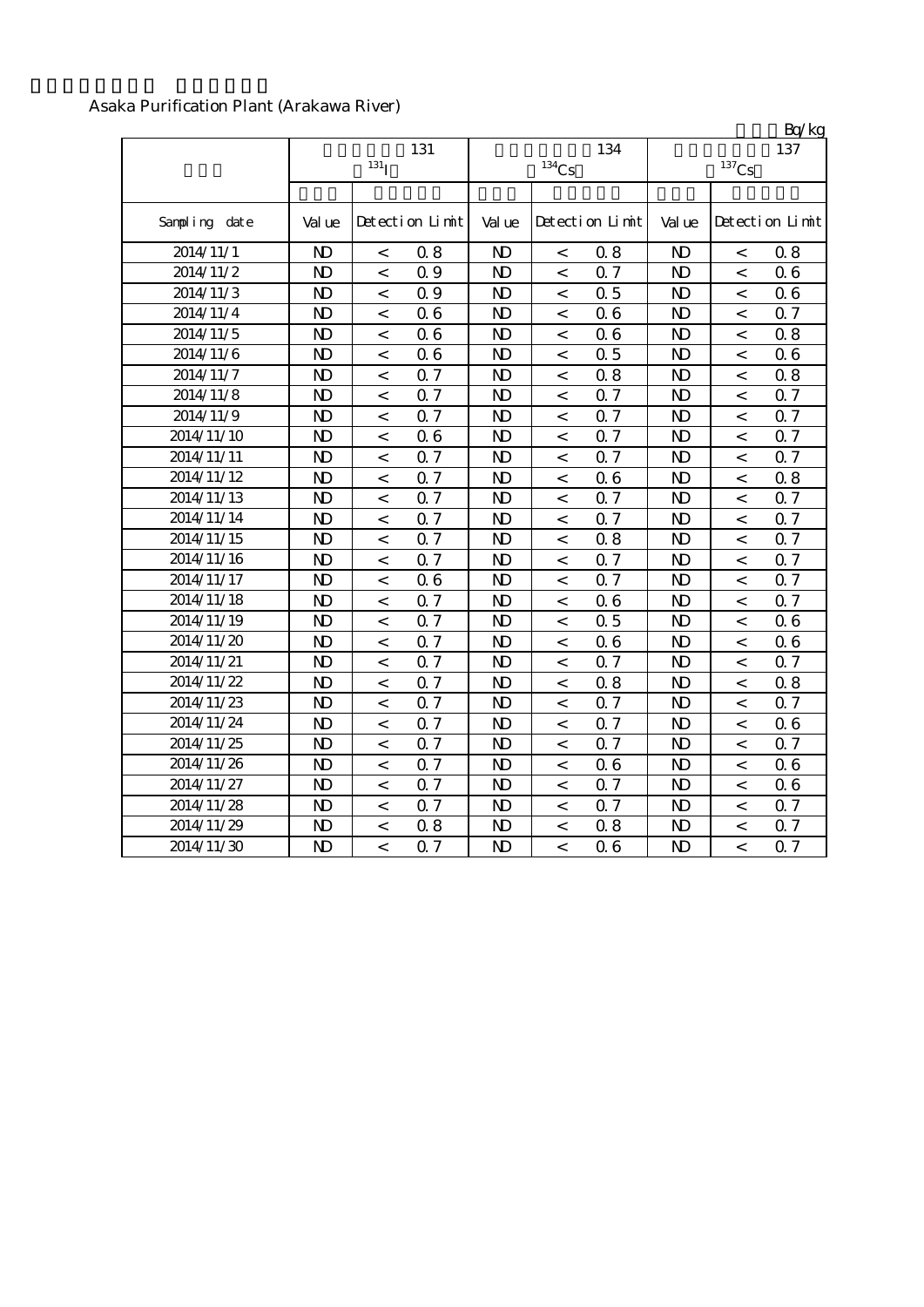# Ozaku Purification Plant (Tamagawa River)

|               |                |                          |                 |                     |         |                  |                     |                | <b>B</b> y kg    |  |
|---------------|----------------|--------------------------|-----------------|---------------------|---------|------------------|---------------------|----------------|------------------|--|
|               | 131            |                          |                 |                     |         | 134              | 137                 |                |                  |  |
|               |                | $131$ <sub>I</sub>       |                 | $^{134}\mathrm{Cs}$ |         |                  | $^{137}\mathrm{Cs}$ |                |                  |  |
|               |                |                          |                 |                     |         |                  |                     |                |                  |  |
| Sampling date | Val ue         |                          | Detection Limit | Val ue              |         | Detection Limit  | Val ue              |                | Detection Limit  |  |
| 2014/11/1     | $\mathbf{D}$   | $\,<$                    | 0.8             | $\mathbf{D}$        | $\,<$   | 0.7              | $\mathbf{D}$        | $\,<$          | 0.7              |  |
| 2014/11/2     | $\mathbf{D}$   | $\lt$                    | 0.9             | $\mathbf{D}$        | $\,<\,$ | 06               | $\mathbf{D}$        | $\lt$          | 0.7              |  |
| 2014/11/3     | $\mathbf{D}$   | $\,<\,$                  | 0.7             | $\mathbf{D}$        | $\,<\,$ | 06               | $\mathbf{D}$        | $\lt$          | $0.\overline{7}$ |  |
| 2014/11/4     | $\mathbf{N}$   | $\,<\,$                  | 0.7             | $\mathbf{D}$        | $\,<$   | 0.7              | $\mathbf{D}$        | $\lt$          | 0.7              |  |
| 2014/11/5     | $\mathbf{N}$   | $\,<\,$                  | 06              | $\mathbf{N}$        | $\,<$   | 0.8              | $\mathbf{N}$        | $\,<\,$        | 0.7              |  |
| 2014/11/6     | $\mathbf{D}$   | $\lt$                    | 0.7             | $\mathbf{D}$        | $\,<\,$ | 0.8              | $\mathbf{D}$        | $\,<\,$        | 0.8              |  |
| 2014/11/7     | $\mathbf{D}$   | $\,<\,$                  | 06              | $\mathbf{D}$        | $\,<$   | 06               | $\mathbf{D}$        | $\,<$          | 0.7              |  |
| 2014/11/8     | $\mathbf{D}$   | $\,<\,$                  | 0.8             | $\mathbf{D}$        | $\,<$   | 0.7              | $\mathbf{D}$        | $\,<$          | 0.8              |  |
| 2014/11/9     | $\mathbf{D}$   | $\,<\,$                  | 0.7             | $\mathbf{D}$        | $\,<$   | 0.7              | $\mathbf{D}$        | $\,<\,$        | 0.7              |  |
| 2014/11/10    | $\mathbf{N}$   | $\lt$                    | 06              | $\mathbf{D}$        | $\,<$   | 0.7              | $\mathbf{D}$        | $\,<$          | 0.7              |  |
| 2014/11/11    | $\mathbf{N}$   | $\,<\,$                  | 0.7             | $\mathbf{D}$        | $\,<$   | 0.7              | $\mathbf{N}$        | $\overline{a}$ | 0.7              |  |
| 2014/11/12    | $\mathbf{D}$   | $\,<\,$                  | 06              | $\mathbf{D}$        | $\,<\,$ | $0.\overline{7}$ | $\mathbf{D}$        | $\lt$          | 0.7              |  |
| 2014/11/13    | $\mathbf{N}$   | $\lt$                    | 0.7             | $\mathbf{D}$        | $\,<$   | 06               | $\mathbf{N}$        | $\,<\,$        | 06               |  |
| 2014/11/14    | $\mathbf{D}$   | $\,<\,$                  | 0.7             | N <sub>D</sub>      | $\,<$   | 0.7              | $\mathbf{N}$        | $\,<\,$        | 0.7              |  |
| 2014/11/15    | $\mathbf{D}$   | $\overline{\phantom{a}}$ | 0.8             | N <sub>D</sub>      | $\,<\,$ | 0.8              | $\mathbf{D}$        | $\lt$          | 0.7              |  |
| 2014/11/16    | $\mathbf{D}$   | $\,<\,$                  | 08              | $\mathbf{D}$        | $\,<$   | 0.7              | $\mathbf{D}$        | $\,<$          | 06               |  |
| 2014/11/17    | $\mathbf{N}$   | $\,<\,$                  | Q 7             | $\mathbf{D}$        | $\,<$   | 06               | $\mathbf{D}$        | $\,<$          | 0.7              |  |
| 2014/11/18    | $\mathbf{D}$   | $\,<\,$                  | 0.7             | $\mathbf{D}$        | $\,<$   | 0.7              | $\mathbf{D}$        | $\,<\,$        | 0.7              |  |
| 2014/11/19    | $\mathbf{N}$   | $\,<$                    | 0.7             | $\mathbf{D}$        | $\,<$   | 0.8              | $\mathbf{D}$        | $\,<$          | 0.7              |  |
| 2014/11/20    | $\mathbf{D}$   | $\overline{\phantom{a}}$ | 0.7             | $\mathbf{D}$        | $\,<$   | 06               | $\mathbf{D}$        | $\,<$          | 0.7              |  |
| 2014/11/21    | $\mathbf{N}$   | $\,<\,$                  | 0.7             | $\mathbf{D}$        | $\,<$   | 0.7              | $\mathbf{D}$        | $\lt$          | 0.5              |  |
| 2014/11/22    | $\mathbf{D}$   | $\,<\,$                  | 0.8             | $\mathbf{D}$        | $\,<$   | 0.6              | $\mathbf{D}$        | $\,<\,$        | 06               |  |
| 2014/11/23    | $\mathbf{D}$   | $\,<\,$                  | 06              | $\mathbf{D}$        | $\,<$   | 0.7              | $\mathbf{D}$        | $\,<\,$        | 0.7              |  |
| 2014/11/24    | $\mathbf{N}$   | $\,<\,$                  | Q <sub>7</sub>  | $\mathbf{N}$        | $\,<$   | 0.7              | N <sub>D</sub>      | $\,<\,$        | 0.7              |  |
| 2014/11/25    | $\mathbf{D}$   | $\,<\,$                  | 0.7             | $\mathbf{D}$        | $\,<$   | 0.8              | N <sub>D</sub>      | $\,<\,$        | 0.7              |  |
| 2014/11/26    | $\mathbf{N}$   | $\lt$                    | 06              | $\mathbf{D}$        | $\,<\,$ | 06               | $\mathbf{D}$        | $\,<\,$        | 0.8              |  |
| 2014/11/27    | $\mathbf{D}$   | $\,<$                    | 06              | $\mathbf{D}$        | $\,<$   | 0.6              | $\mathbf{D}$        | $\,<$          | 0.7              |  |
| 2014/11/28    | $\mathbf{N}$   | $\,<\,$                  | 06              | $\mathbf{D}$        | $\,<$   | 06               | $\mathbf{D}$        | $\,<\,$        | 0.7              |  |
| 2014/11/29    | $\mathbf{D}$   | $\,<\,$                  | 0.7             | N <sub>D</sub>      | $\,<$   | 0.7              | $\mathbf{D}$        | $\,<\,$        | 0.7              |  |
| 2014/11/30    | N <sub>D</sub> | $\overline{a}$           | 0.8             | $\mathbf{D}$        | $\lt$   | 0.7              | $\mathbf{D}$        | $\overline{a}$ | 0.7              |  |

 $Rn/kg$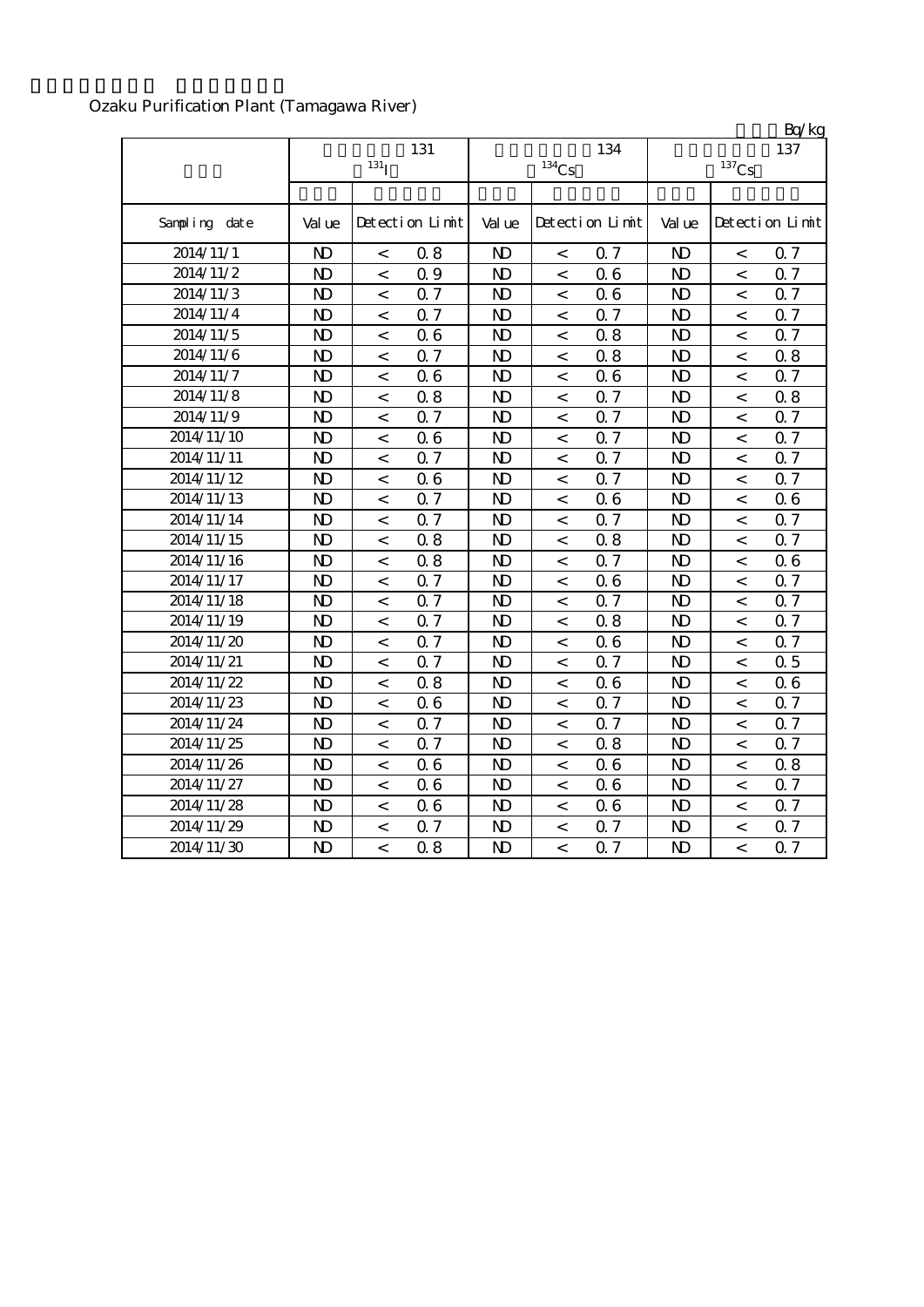|               |                |                          |                 |                |                          |                 |                     |                          | Bq/kg           |  |
|---------------|----------------|--------------------------|-----------------|----------------|--------------------------|-----------------|---------------------|--------------------------|-----------------|--|
|               |                |                          | 131             |                |                          | 134             |                     |                          | 137             |  |
|               |                | $131$ <sub>I</sub>       |                 |                | $134$ Cs                 |                 | $^{137}\mathrm{Cs}$ |                          |                 |  |
|               |                |                          |                 |                |                          |                 |                     |                          |                 |  |
| Sampling date | Val ue         |                          | Detection Limit | Val ue         |                          | Detection Limit | Val ue              |                          | Detection Limit |  |
| 2014/11/1     | N <sub>D</sub> | $\,<\,$                  | 08              | $\mathbf{N}$   | $\lt$                    | 0.7             | $\mathbf{N}$        | $\,<\,$                  | 0.7             |  |
| 2014/11/2     | $\mathbf{N}$   | $\,<$                    | Q <sub>7</sub>  | $\mathbf{D}$   | $\,<\,$                  | 06              | $\mathbf{D}$        | $\,<$                    | 0.7             |  |
| 2014/11/3     | $\mathbf{N}$   | $\,<$                    | Q 7             | $\mathbf{N}$   | $\,<\,$                  | 0.7             | $\mathbf{N}$        | $\lt$                    | 0.8             |  |
| 2014/11/4     | N <sub>D</sub> | $\,<$                    | 06              | $\mathbf{D}$   | $\,<\,$                  | 0.7             | $\mathbf{D}$        | $\,<$                    | 06              |  |
| 2014/11/5     | $\mathbf{N}$   | $\,<$                    | 06              | $\mathbf{N}$   | $\,<$                    | 0.7             | $\mathbf{N}$        | $\,<$                    | 0.7             |  |
| 2014/11/6     | N <sub>D</sub> | $\,<\,$                  | Q <sub>7</sub>  | $\mathbf{D}$   | $\,<\,$                  | 0.7             | $\mathbf{D}$        | $\,<\,$                  | 0.6             |  |
| 2014/11/7     | N <sub>D</sub> | $\overline{\phantom{a}}$ | Q <sub>7</sub>  | $\mathbf{D}$   | $\overline{\phantom{a}}$ | 0.7             | $\mathbf{D}$        | $\,<\,$                  | 0.7             |  |
| 2014/11/8     | $\mathbf{N}$   | $\overline{\phantom{a}}$ | 0.8             | $\mathbf{N}$   | $\,<$                    | <b>Q7</b>       | $\mathbf{N}$        | $\,<\,$                  | 0.8             |  |
| 2014/11/9     | N <sub>D</sub> | $\,<\,$                  | 0.7             | $\mathbf{D}$   | $\,<$                    | 06              | $\mathbf{D}$        | $\overline{\phantom{a}}$ | 0.7             |  |
| 2014/11/10    | N <sub>D</sub> | $\overline{\phantom{a}}$ | 0.7             | $\mathbf{D}$   | $\,<$                    | 0.6             | $\mathbf{D}$        | $\,<$                    | 0.7             |  |
| 2014/11/11    | $\mathbf{N}$   | $\,<\,$                  | Q 7             | $\mathbf{D}$   | $\,<\,$                  | Q 7             | $\mathbf{N}$        | $\,<\,$                  | 0.7             |  |
| 2014/11/12    | N <sub>D</sub> | $\,<\,$                  | 0.8             | N <sub>D</sub> | $\,<\,$                  | 06              | $\mathbf{D}$        | $\,<$                    | 06              |  |
| 2014/11/13    | N <sub>D</sub> | $\,<\,$                  | 06              | $\mathbf{D}$   | $\,<\,$                  | 0.7             | $\mathbf{N}$        | $\,<$                    | 0.7             |  |
| 2014/11/14    | N <sub>D</sub> | $\lt$                    | Q <sub>7</sub>  | $\mathbf{D}$   | $\lt$                    | 0.8             | N <sub>D</sub>      | $\overline{\phantom{a}}$ | 0.8             |  |
| 2014/11/15    | N <sub>D</sub> | $\lt$                    | 0.7             | $\mathbf{D}$   | $\,<\,$                  | 0.7             | $\mathbf{D}$        | $\overline{\phantom{a}}$ | 0.7             |  |
| 2014/11/16    | $\mathbf{D}$   | $\,<$                    | 0.7             | $\mathbf{D}$   | $\,<$                    | 0.8             | $\mathbf{D}$        | $\overline{\phantom{a}}$ | 0.7             |  |
| 2014/11/17    | $\mathbf{D}$   | $\,<\,$                  | 0.7             | $\mathbf{D}$   | $\,<$                    | 0.7             | $\mathbf{D}$        | $\,<\,$                  | 0.7             |  |
| 2014/11/18    | $\mathbf{D}$   | $\,<\,$                  | 06              | $\mathbf{D}$   | $\,<\,$                  | 0.7             | $\mathbf{D}$        | $\,<\,$                  | 06              |  |
| 2014/11/19    | $\mathbf{N}$   | $\,<$                    | 0.7             | $\mathbf{D}$   | $\,<$                    | 0.7             | $\mathbf{D}$        | $\,<\,$                  | 0.7             |  |
| 2014/11/20    | N <sub>D</sub> | $\,<$                    | 06              | $\mathbf{D}$   | $\,<\,$                  | 06              | $\mathbf{D}$        | $\,<$                    | 0.7             |  |
| 2014/11/21    | $\mathbf{D}$   | $\,<$                    | 06              | $\mathbf{D}$   | $\,<$                    | 06              | $\mathbf{D}$        | $\,<\,$                  | 0.7             |  |
| 2014/11/22    | $\mathbf{D}$   | $\overline{\phantom{a}}$ | 0.8             | $\mathbf{D}$   | $\,<$                    | 0.6             | $\mathbf{D}$        | $\,<$                    | 0.7             |  |
| 2014/11/23    | N <sub>D</sub> | $\lt$                    | 0.7             | $\mathbf{N}$   | $\lt$                    | 0.5             | $\mathbf{D}$        | $\overline{\phantom{a}}$ | 0.8             |  |
| 2014/11/24    | $\mathbf{D}$   | $\,<\,$                  | 0.7             | $\mathbf{D}$   | $\,<$                    | 0.7             | $\mathbf{D}$        | $\,<\,$                  | 0.9             |  |
| 2014/11/25    | $\mathbf{N}$   | $\,<\,$                  | 06              | $\mathbf{D}$   | $\,<\,$                  | 0.5             | $\mathbf{D}$        | $\,<\,$                  | 0.7             |  |
| 2014/11/26    | $\mathbf{N}$   | $\,<$                    | 0.7             | $\mathbf{N}$   | $\,<\,$                  | 0.7             | $\mathbf{D}$        | $\,<$                    | 06              |  |
| 2014/11/27    | $\mathbf{D}$   | $\,<\,$                  | 06              | $\mathbf{D}$   | $\,<\,$                  | 0.4             | $\mathbf{D}$        | $\,<\,$                  | $0.9\,$         |  |
| 2014/11/28    | $\mathbf{D}$   | $\,<\,$                  | 0.8             | $\mathbf{D}$   | $\,<\,$                  | 0.7             | $\mathbf{N}$        | $\,<\,$                  | 0.5             |  |
| 2014/11/29    | N <sub>D</sub> | $\,<\,$                  | 0.8             | N <sub>D</sub> | $\,<$                    | 0.7             | $\mathbf{D}$        | $\,<$                    | 0.7             |  |
| 2014/11/30    | $\mathbf{D}$   | $\lt$                    | 0.7             | $\mathbf{D}$   | $\lt$                    | 06              | $\mathbf{D}$        | $\overline{\phantom{a}}$ | 0.8             |  |

# Higashi-murayama Purification Plant (Tamagawa Arakawa River)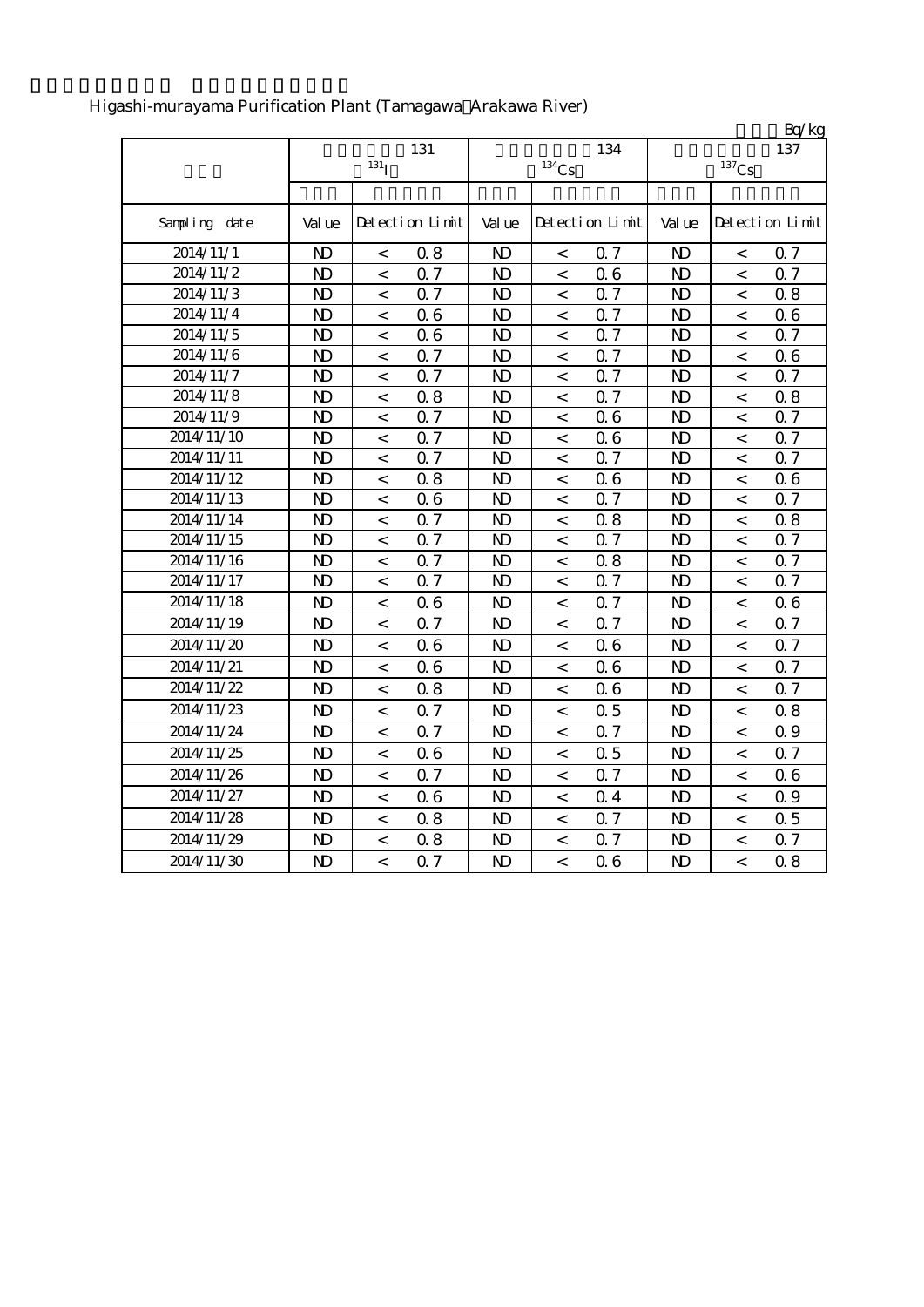Nagasawa Purification Plant (Sagamigawa River)

|                         |                |                          |                 |              |                          |                 |                     |                          | Bq/kg           |  |
|-------------------------|----------------|--------------------------|-----------------|--------------|--------------------------|-----------------|---------------------|--------------------------|-----------------|--|
|                         |                | 131                      |                 |              | 134                      | 137             |                     |                          |                 |  |
|                         |                | 131 <sub>I</sub>         |                 |              | $134$ Cs                 |                 | $^{137}\mathrm{Cs}$ |                          |                 |  |
|                         |                |                          |                 |              |                          |                 |                     |                          |                 |  |
| Sampling date           | Val ue         |                          | Detection Limit | Val ue       |                          | Detection Limit | Val ue              |                          | Detection Limit |  |
| 2014/11/1               | $\mathbf{N}$   | $\,<\,$                  | 0.8             | $\mathbf{N}$ | $\,<\,$                  | 0.7             | $\mathbf{N}$        | $\,<$                    | 0.7             |  |
| 2014/11/2               | $\mathbf{N}$   | $\,<\,$                  | 0.8             | $\mathbf{D}$ | $\,<$                    | 0.7             | $\mathbf{D}$        | $\,<$                    | 0.8             |  |
| 2014/11/3               | $\mathbf{N}$   | $\overline{\phantom{a}}$ | 0.9             | $\mathbf{N}$ | $\,<$                    | 0.5             | $\mathbf{D}$        | $\,<$                    | 0.7             |  |
| 2014/11/4               | $\mathbf{D}$   | $\overline{\phantom{a}}$ | 0.7             | $\mathbf{D}$ | $\,<$                    | 0.7             | $\mathbf{D}$        | $\overline{\phantom{a}}$ | 0.7             |  |
| 2014/11/5               | $\mathbf{D}$   | $\overline{\phantom{a}}$ | 0.7             | $\mathbf{D}$ | $\,<$                    | 0.8             | N <sub>D</sub>      | $\lt$                    | 0.7             |  |
| 2014/11/6               | $\mathbf{N}$   | $\prec$                  | 06              | $\mathbf{D}$ | $\,<$                    | 0.7             | $\mathbf{D}$        | $\,<\,$                  | 0.7             |  |
| 2014/11/7               | $\mathbf{N}$   | $\,<\,$                  | 0.7             | $\mathbf{D}$ | $\,<\,$                  | 0.7             | $\mathbf{N}$        | $\lt$                    | 0.7             |  |
| 2014/11/8               | $\mathbf{D}$   | $\,<\,$                  | 0.7             | $\mathbf{N}$ | $\,<$                    | 06              | $\mathbf{N}$        | $\,<\,$                  | 0.7             |  |
| 2014/11/9               | $\mathbf{D}$   | $\,<\,$                  | 0.7             | $\mathbf{D}$ | $\,<\,$                  | 0.7             | $\mathbf{N}$        | $\,<$                    | 06              |  |
| 2014/11/10              | $\mathbf{N}$   | $\,<\,$                  | 06              | $\mathbf{D}$ | $\,<$                    | 06              | $\mathbf{N}$        | $\overline{\phantom{a}}$ | 0.7             |  |
| 2014/11/11              | $\mathbf{D}$   | $\,<\,$                  | 06              | $\mathbf{D}$ | $\,<$                    | 0.7             | $\mathbf{D}$        | $\,<$                    | 06              |  |
| 2014/11/12              | $\mathbf{N}$   | $\,<\,$                  | 0.8             | $\mathbf{D}$ | $\,<$                    | 0.7             | $\mathbf{N}$        | $\,<$                    | 0.7             |  |
| 2014/11/13              | $\mathbf{N}$   | $\,<\,$                  | 06              | $\mathbf{D}$ | $\,<$                    | 0.7             | $\mathbf{D}$        | $\,<\,$                  | 0.7             |  |
| $\overline{2014}/11/14$ | $\mathbf{D}$   | $\overline{\phantom{0}}$ | 0.7             | $\mathbf{D}$ | $\,<$                    | 06              | $\mathbf{D}$        | $\,<$                    | 0.7             |  |
| 2014/11/15              | N <sub>D</sub> | $\overline{\phantom{a}}$ | Q 7             | $\mathbf{D}$ | $\,<$                    | 0.8             | $\mathbf{D}$        | $\overline{\phantom{a}}$ | 0.7             |  |
| 2014/11/16              | $\mathbf{D}$   | $\,<\,$                  | Q 7             | $\mathbf{D}$ | $\,<$                    | 0.8             | $\mathbf{D}$        | $\lt$                    | 0.8             |  |
| 2014/11/17              | $\mathbf{D}$   | $\overline{\phantom{a}}$ | 06              | $\mathbf{D}$ | $\lt$                    | 0.7             | $\mathbf{D}$        | $\lt$                    | 06              |  |
| 2014/11/18              | $\mathbf{N}$   | $\,<\,$                  | 0.7             | $\mathbf{D}$ | $\,<$                    | 0.7             | $\mathbf{N}$        | $\,<\,$                  | 06              |  |
| 2014/11/19              | $\mathbf{D}$   | $\,<\,$                  | 06              | $\mathbf{D}$ | $\,<$                    | 0.7             | $\mathbf{N}$        | $\,<\,$                  | 06              |  |
| 2014/11/20              | $\mathbf{D}$   | $\lt$                    | 0.7             | $\mathbf{D}$ | $\,<\,$                  | 0.7             | $\mathbf{N}$        | $\,<$                    | 0.8             |  |
| 2014/11/21              | $\mathbf{D}$   | $\,<\,$                  | 0.7             | $\mathbf{D}$ | $\,<\,$                  | 0.7             | $\mathbf{N}$        | $\,<$                    | 0.7             |  |
| 2014/11/22              | $\mathbf{D}$   | $\,<\,$                  | 0.9             | $\mathbf{D}$ | $\,<\,$                  | 0.7             | $\mathbf{N}$        | $\lt$                    | 0.7             |  |
| 2014/11/23              | $\mathbf{D}$   | $\,<\,$                  | 0.8             | $\mathbf{N}$ | $\,<\,$                  | 0.7             | $\mathbf{D}$        | $\,<$                    | 0.8             |  |
| 2014/11/24              | $\mathbf{N}$   | $\,<\,$                  | 0.8             | $\mathbf{D}$ | $\,<$                    | 0.8             | $\mathbf{D}$        | $\,<$                    | 0.7             |  |
| 2014/11/25              | $\mathbf{D}$   | $\,<\,$                  | 0.7             | $\mathbf{D}$ | $\,<$                    | 0.7             | $\mathbf{D}$        | $\lt$                    | 06              |  |
| 2014/11/26              | $\mathbf{D}$   | $\,<\,$                  | 0.7             | $\mathbf{N}$ | $\,<$                    | 0.7             | $\mathbf{D}$        | $\,<\,$                  | 0.8             |  |
| 2014/11/27              | $\mathbf{D}$   | $\,<\,$                  | 0.7             | $\mathbf{N}$ | $\,<$                    | 0.7             | $\mathbf{D}$        | $\,<$                    | 0.7             |  |
| 2014/11/28              | $\mathbf{D}$   | $\lt$                    | 06              | $\mathbf{N}$ | $\,<$                    | 06              | $\mathbf{D}$        | $\lt$                    | 0.7             |  |
| 2014/11/29              | $\mathbf{D}$   | $\,<\,$                  | 0.8             | $\mathbf{D}$ | $\,<$                    | 0.6             | $\mathbf{D}$        | $\,<\,$                  | 0.8             |  |
| 2014/11/30              | $\mathbf{D}$   | $\overline{a}$           | $0.7\,$         | $\mathbf{D}$ | $\overline{\phantom{a}}$ | 0.7             | $\mathbf{D}$        | $\overline{a}$           | 0.7             |  |